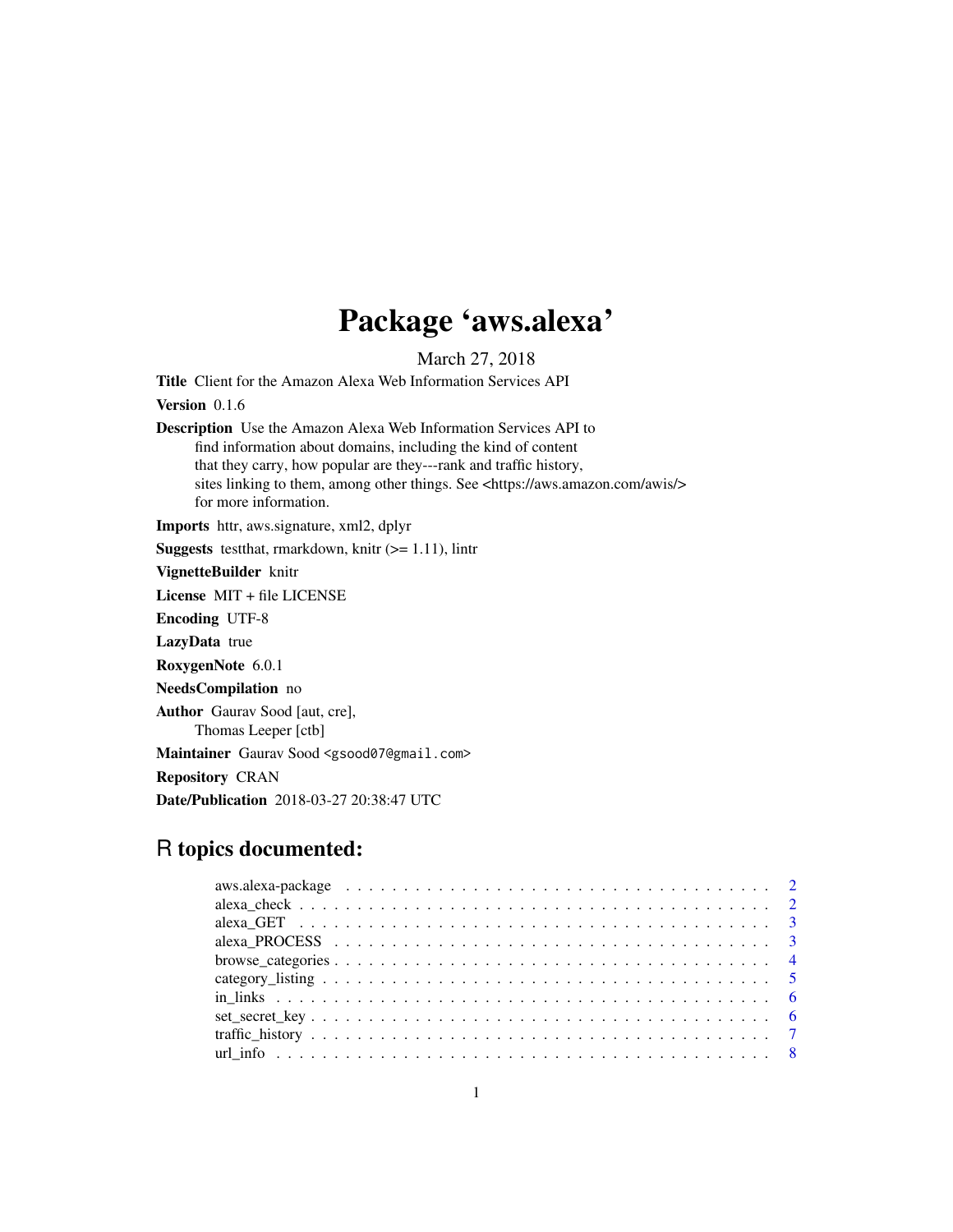#### <span id="page-1-0"></span>**Index** [9](#page-8-0)

aws.alexa-package *aws.alexa: R Client for the Alexa Web Information Services API*

## Description

Find information about domains, including the kind of content that they carry, how popular are they, sites linking to them, among other things. The package provides access to the Alexa Web Information Service API: <http://docs.aws.amazon.com/AlexaWebInfoService/latest/>.

To learn how to use aws.alexa, see this vignette: <vignettes/overview.html>.

You need to get credentials (Access Key ID and Secret Access Key) to use this application. If you haven't already, get these at <https://aws.amazon.com/>. And set these using [set\\_secret\\_key](#page-5-1)

#### Author(s)

Gaurav Sood

alexa\_check *Request Response Verification*

#### Description

Request Response Verification

#### Usage

alexa\_check(req)

#### Arguments

req request

#### Value

in case of failure, a message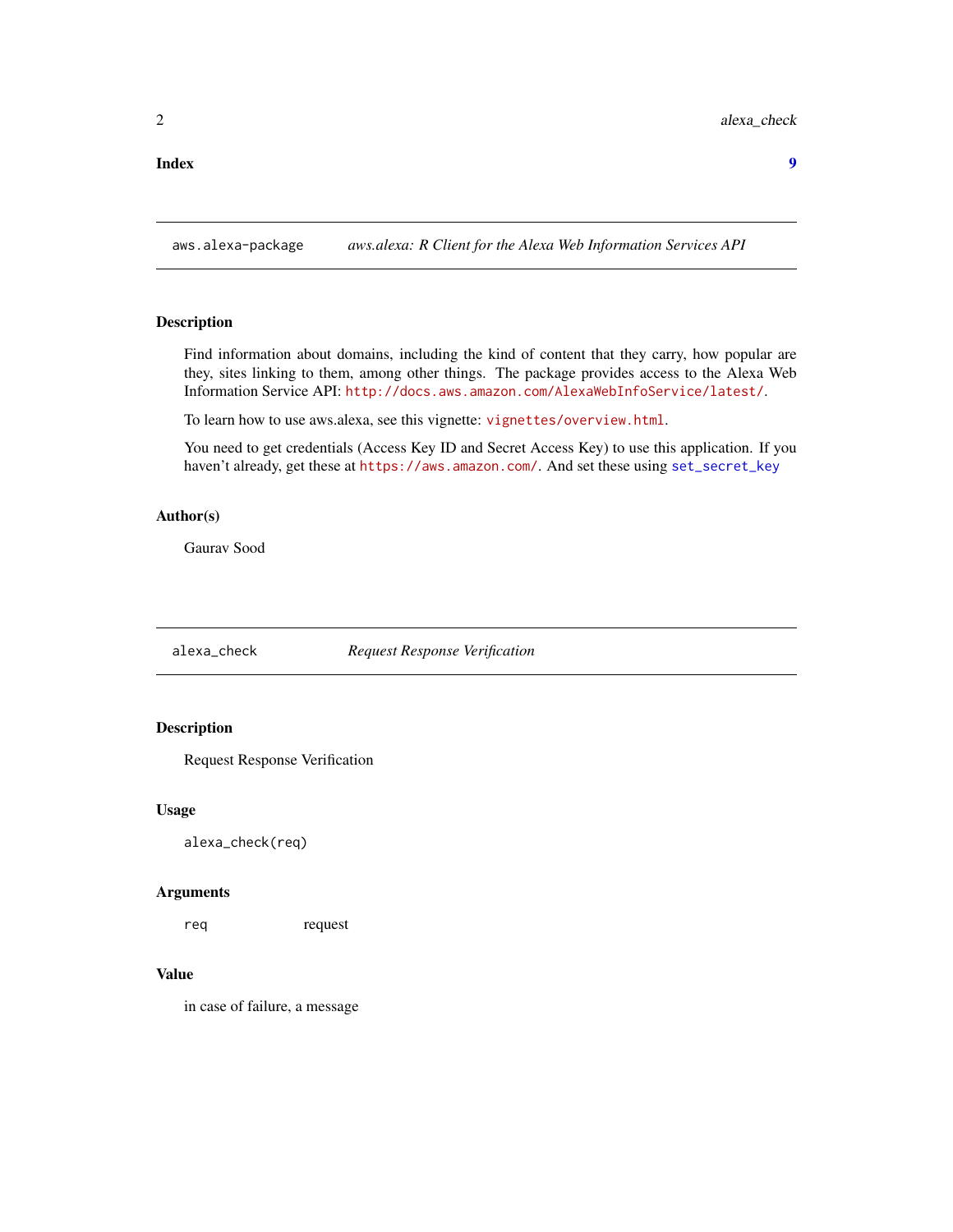<span id="page-2-1"></span><span id="page-2-0"></span>

#### Description

GET

## Usage

```
alexa_GET(query, key = Sys.getenv("AWS_ACCESS_KEY_ID"),
  secret = Sys.getenv("AWS_SECRET_ACCESS_KEY"), ...)
```
#### Arguments

| query     | query list                                                                                                                      |
|-----------|---------------------------------------------------------------------------------------------------------------------------------|
| key       | A character string containing an AWS Access Key ID. The default is retrieved<br>from Sys.getenv("AWS_ACCESS_KEY_ID").           |
| secret    | A character string containing an AWS Secret Access Key. The default is re-<br>trieved from Sys.getenv("AWS_SECRET_ACCESS_KEY"). |
| $\ddotsc$ | Additional arguments passed to GET.                                                                                             |

#### Value

list

alexa\_PROCESS *Postprocess the results a bit*

#### Description

Postprocess the results a bit

#### Usage

```
alexa_PROCESS(res)
```
#### Arguments

res result

#### Value

display request ID and Response Status and the first member of the list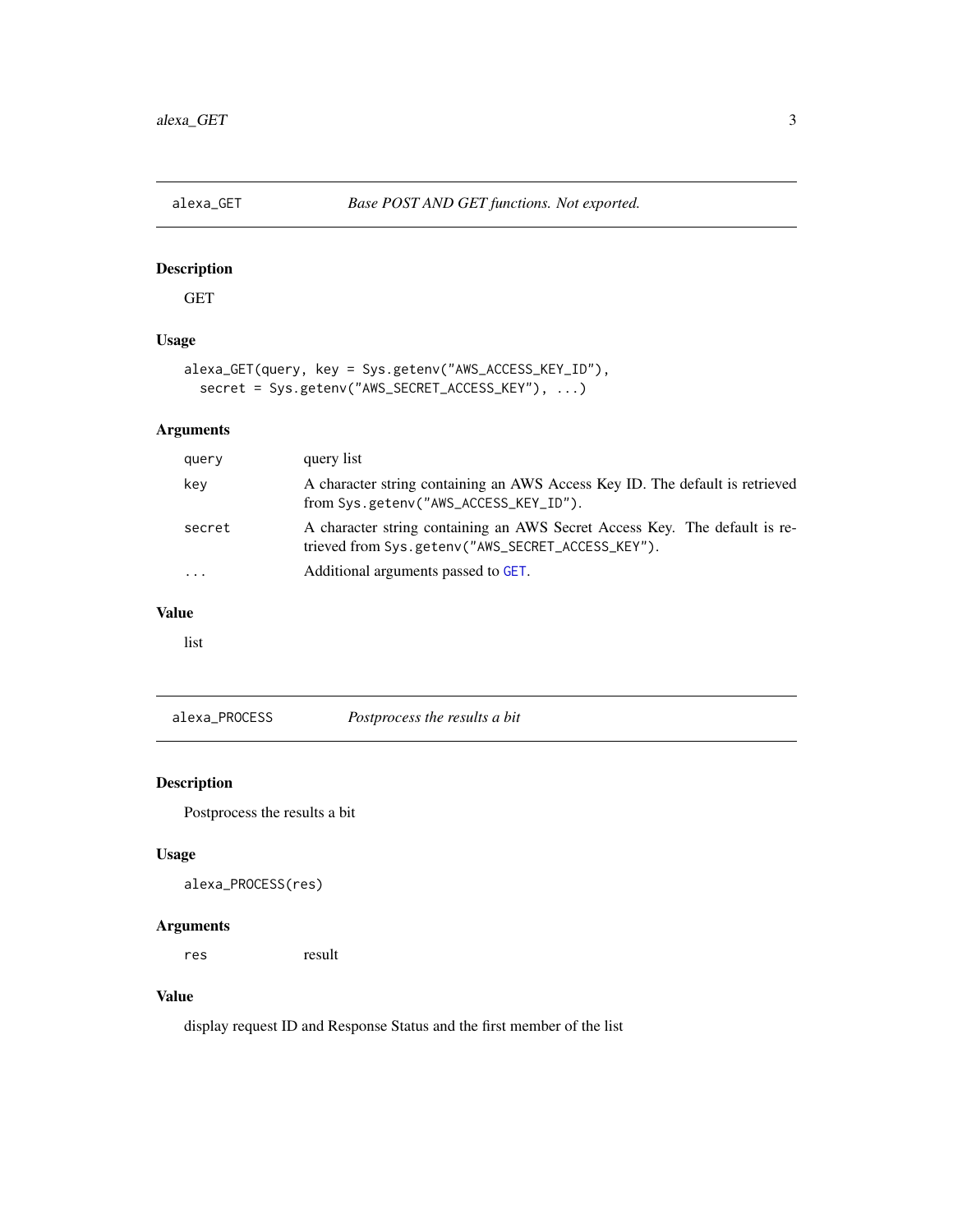<span id="page-3-0"></span>browse\_categories *Browse Categories*

#### Description

Uses data from dmoz.org, which is no longer updated.

#### Usage

```
browse_categories(path = NULL, response_group = "Categories",
  description = TRUE, \ldots)
```
#### Arguments

| path        | String; Required; valid category path                                                                                     |
|-------------|---------------------------------------------------------------------------------------------------------------------------|
|             | response_group String; Required; One of the following: Categories, RelatedCategories, Lan-<br>guageCategories, LetterBars |
| description | Boolean; Optional; Whether or not to return descriptions of categories; Default<br>is TRUE                                |
| $\ddotsc$   | Additional arguments passed to alexa GET.                                                                                 |

#### Value

data.frame with 5 columns: path, title, sub\_category\_count, total\_listing\_count, description

#### References

[http://docs.aws.amazon.com/AlexaWebInfoService/latest/index.html?ApiReference\\_Ca](http://docs.aws.amazon.com/AlexaWebInfoService/latest/index.html?ApiReference_CategoryBrowseAction.html)tegoryBrowseAction. [html](http://docs.aws.amazon.com/AlexaWebInfoService/latest/index.html?ApiReference_CategoryBrowseAction.html)

#### Examples

```
## Not run:
browse_categories(path="Top/Arts")
```
## End(Not run)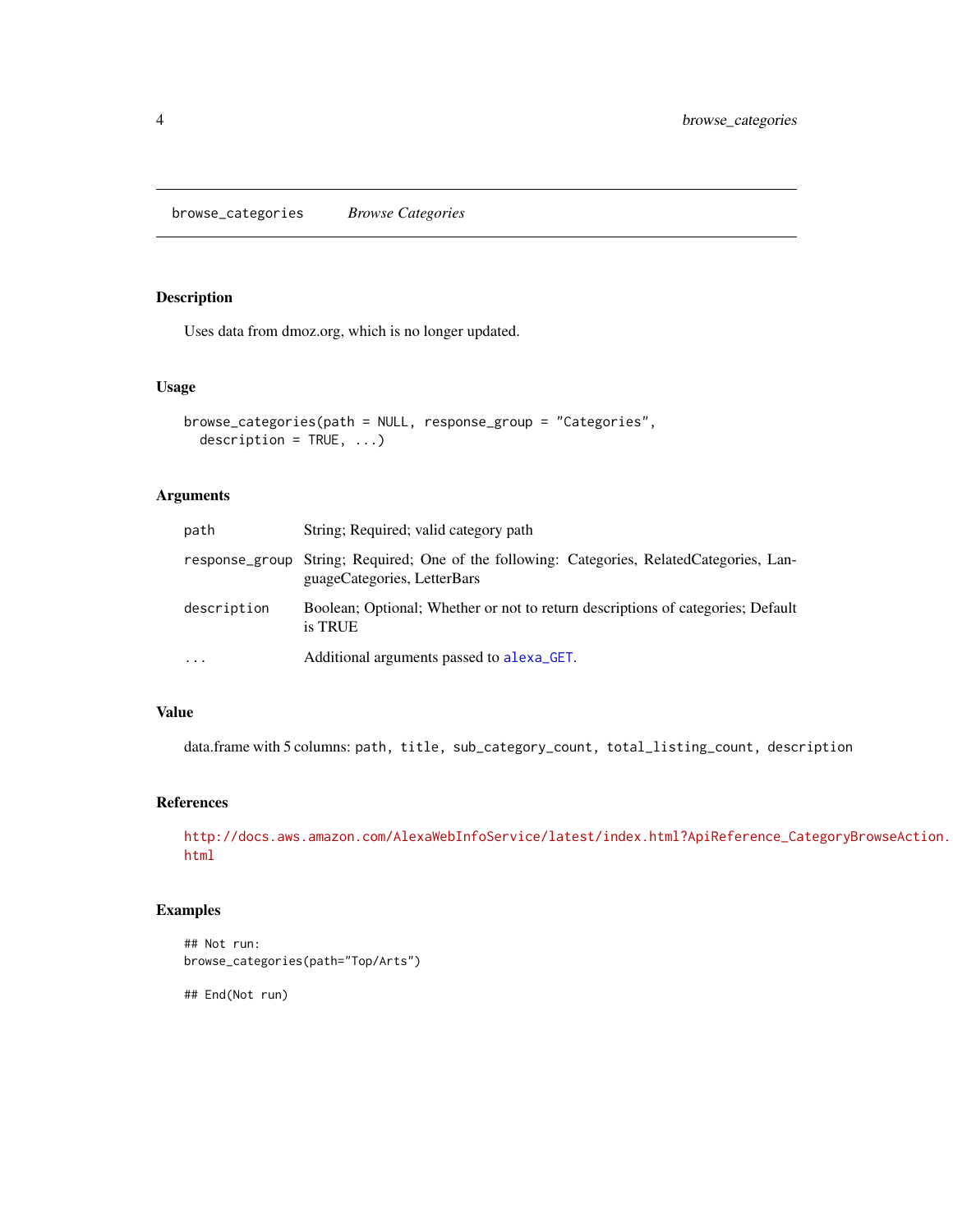<span id="page-4-0"></span>category\_listing *Category Listing*

#### Description

Uses data from dmoz.org, which is no longer updated. For any given category, it returns a list of site listings contained within that category.

#### Usage

```
category_listing(path = NULL, sort_by = "Popularity", recursive = TRUE,
  start = 0, count = 20, description = TRUE, ...)
```
#### Arguments

| path        | String; Required; valid category path                                                                                                     |
|-------------|-------------------------------------------------------------------------------------------------------------------------------------------|
| sort_by     | sort results by Popularity, Title, or AverageReview                                                                                       |
| recursive   | Boolean; Whether to return listings for the current category only, or for the<br>current category plus all subcategories, Default is TRUE |
| start       | index of result at which to start; default is 0                                                                                           |
| count       | Number of results to return for this request; $Max = 20$ ; Default = 20                                                                   |
| description | Boolean; Optional; Whether or not to return descriptions of categories; Default<br>is TRUE                                                |
| $\cdots$    | Additional arguments passed to alexa <sub>-GET</sub> .                                                                                    |

#### Value

data.frame

#### References

[http://docs.aws.amazon.com/AlexaWebInfoService/latest/ApiReference\\_CategoryListi](http://docs.aws.amazon.com/AlexaWebInfoService/latest/ApiReference_CategoryListingsAction.html)ngsAction. [html](http://docs.aws.amazon.com/AlexaWebInfoService/latest/ApiReference_CategoryListingsAction.html)

#### Examples

```
## Not run:
category_listing(path="Top/Arts")
```
## End(Not run)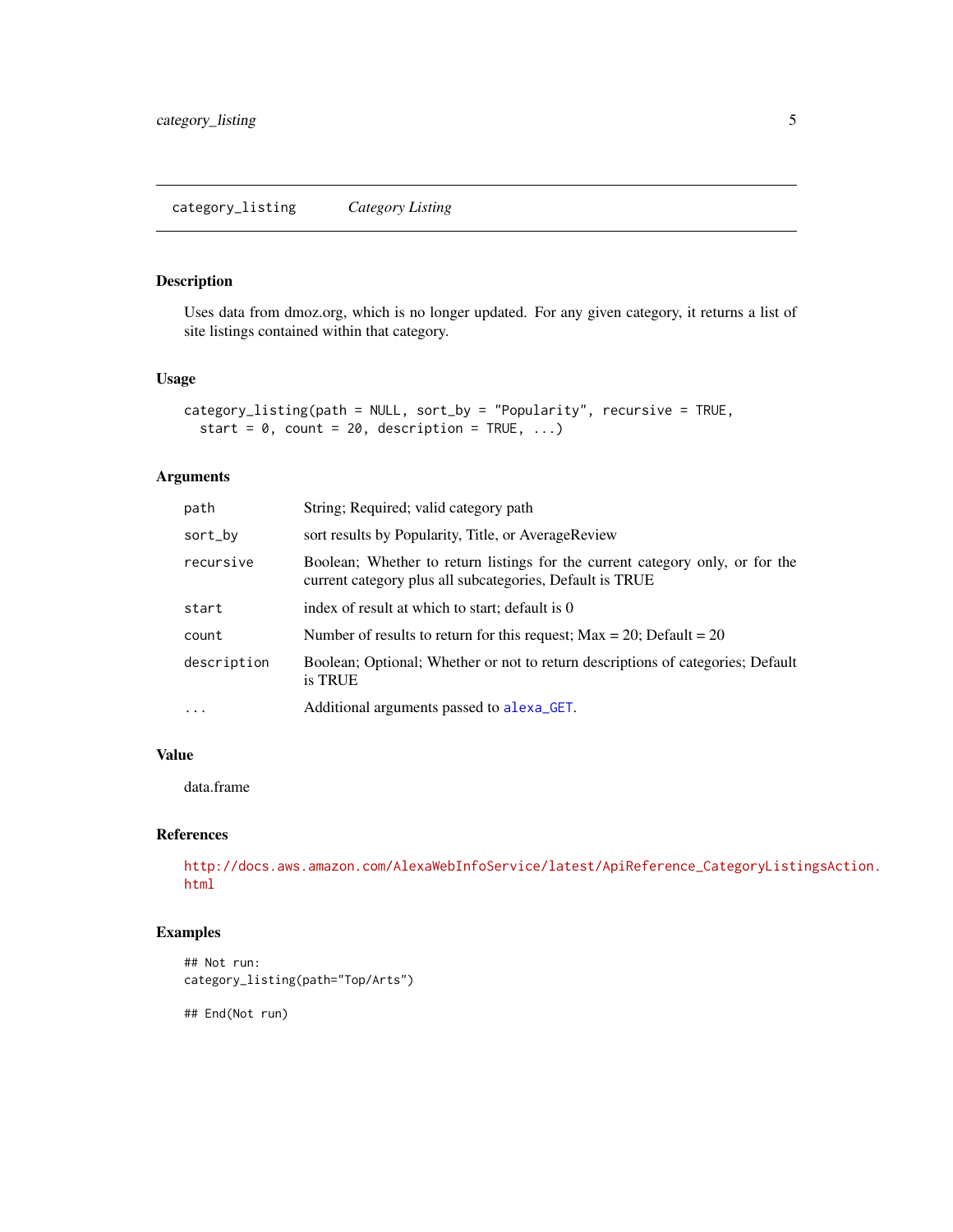<span id="page-5-0"></span>

#### Description

Sites linking to the site

#### Usage

 $in_{\text{links}}(url = NULL, start = 0, count = 20, ...)$ 

#### Arguments

| url     | String; Required; valid url                                             |
|---------|-------------------------------------------------------------------------|
| start   | index of result at which to start; default $= 0$                        |
| count   | Number of results to return for this request; $Max = 20$ ; Default = 20 |
| $\cdot$ | Additional arguments passed to alexa <sub>-GET</sub> .                  |

#### Value

data.frame with two columns: title (site hostname) and url (specific url)

#### References

[http://docs.aws.amazon.com/AlexaWebInfoService/latest/ApiReference\\_SitesLinkingI](http://docs.aws.amazon.com/AlexaWebInfoService/latest/ApiReference_SitesLinkingInAction.html)nAction. [html](http://docs.aws.amazon.com/AlexaWebInfoService/latest/ApiReference_SitesLinkingInAction.html)

#### Examples

```
## Not run:
in_links(url = "google.com")
## End(Not run)
```
<span id="page-5-1"></span>set\_secret\_key *Set up Key and Secret*

#### Description

Get the Access Key ID and Secret Access Key by logging into [https://console.aws.amazon.](https://console.aws.amazon.com/) [com/](https://console.aws.amazon.com/), clicking on the username followed by security credentials. The function sets two environmental variables AWS\_ACCESS\_KEY\_ID and AWS\_SECRET\_ACCESS\_KEY. These environment variables persist within a R session. The function looks for these variables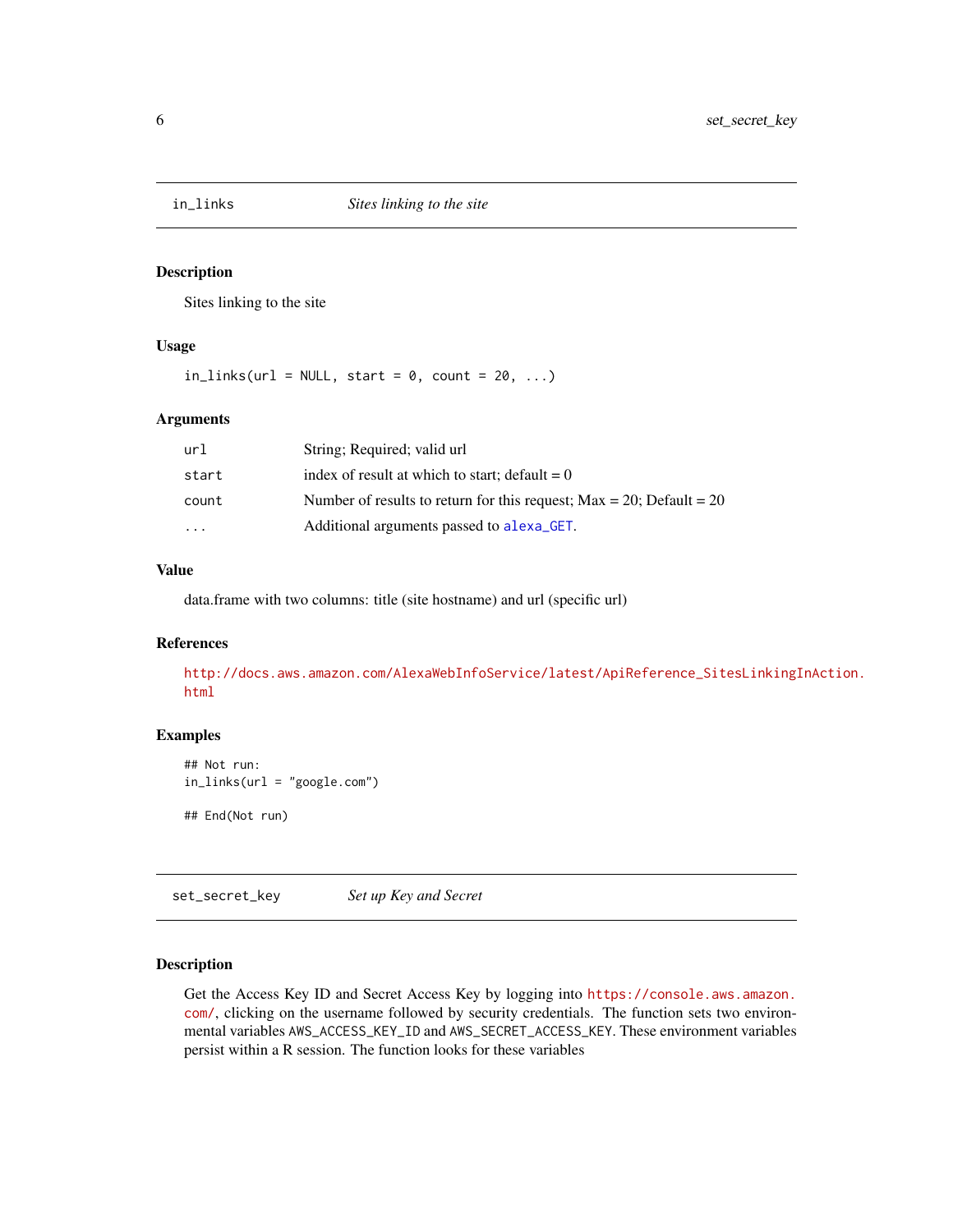## <span id="page-6-0"></span>traffic\_history 7

#### Usage

set\_secret\_key(key = NULL, secret = NULL, force = FALSE)

#### Arguments

| kev    | String: Required: Access Key ID                                                                             |
|--------|-------------------------------------------------------------------------------------------------------------|
| secret | String; Required; Secret Access Key                                                                         |
| force  | String; Required; Force change the AWS_ACCESS_KEY_ID and AWS_SECRET_ACCESS_KEY<br>stored in the environment |

## References

<https://aws.amazon.com/>

#### Examples

```
## Not run:
set_secret_key(key = "key", secret = "secret")
```
## End(Not run)

traffic\_history *Get Traffic History of a URL*

#### Description

Get Traffic History of a URL

#### Usage

```
traffic\_history(url = NULL, range = 31, start = NULL, ...)
```
## Arguments

| url   | String; Required; valid url                                                           |
|-------|---------------------------------------------------------------------------------------|
| range | Integer; Required; Default is 31, Maximum is 31. Pick an integer between 1 and<br>31. |
| start | String; Optional; A date within the last 4 years in format YYYYMMDD.                  |
| .     | Additional arguments passed to alexa GET.                                             |

#### Value

data.frame with the following columns: site, start, range,date, page\_views\_per\_million, page\_views\_per\_user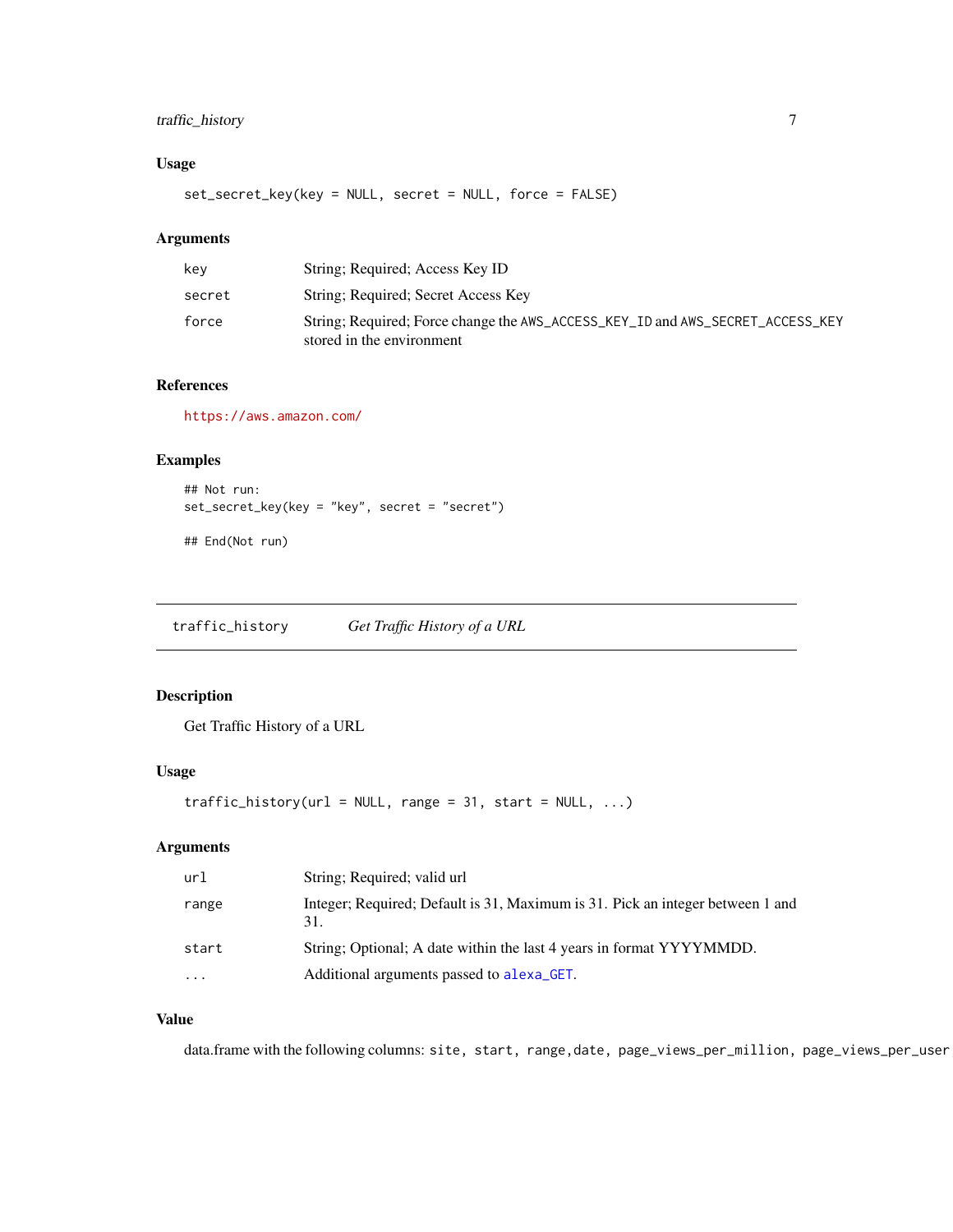#### References

[http://docs.aws.amazon.com/AlexaWebInfoService/latest/ApiReference\\_TrafficHistor](http://docs.aws.amazon.com/AlexaWebInfoService/latest/ApiReference_TrafficHistoryAction.html)yAction. [html](http://docs.aws.amazon.com/AlexaWebInfoService/latest/ApiReference_TrafficHistoryAction.html)

#### Examples

```
## Not run:
traffic_history(url = "http://www.google.com", start = "20160505")
```
## End(Not run)

url\_info *Get Information about a URL*

#### Description

Get Information about a URL

## Usage

 $url_info(url = NULL, response\_group = "SiteData", ...)$ 

#### Arguments

| url      | String; Required; valid url                                                                                                                                                                                                                                                               |
|----------|-------------------------------------------------------------------------------------------------------------------------------------------------------------------------------------------------------------------------------------------------------------------------------------------|
|          | response_group String; Required; One of the following: RelatedLinks, Categories, Rank, RankBy-<br>Country, UsageStats, AdultContent, Speed, Language, OwnedDomains, LinksIn-<br>Count, SiteData Default is 'SiteData'. Multiple fields can be passed. They must<br>be separated by comma. |
| $\ddots$ | Additional arguments passed to alexa <sub>-GET</sub> .                                                                                                                                                                                                                                    |

#### Value

named list

## References

[http://docs.aws.amazon.com/AlexaWebInfoService/latest/ApiReference\\_UrlInfoAction](http://docs.aws.amazon.com/AlexaWebInfoService/latest/ApiReference_UrlInfoAction.html). [html](http://docs.aws.amazon.com/AlexaWebInfoService/latest/ApiReference_UrlInfoAction.html)

#### Examples

```
## Not run:
url_info(url = "http://www.google.com")
```
## End(Not run)

<span id="page-7-0"></span>